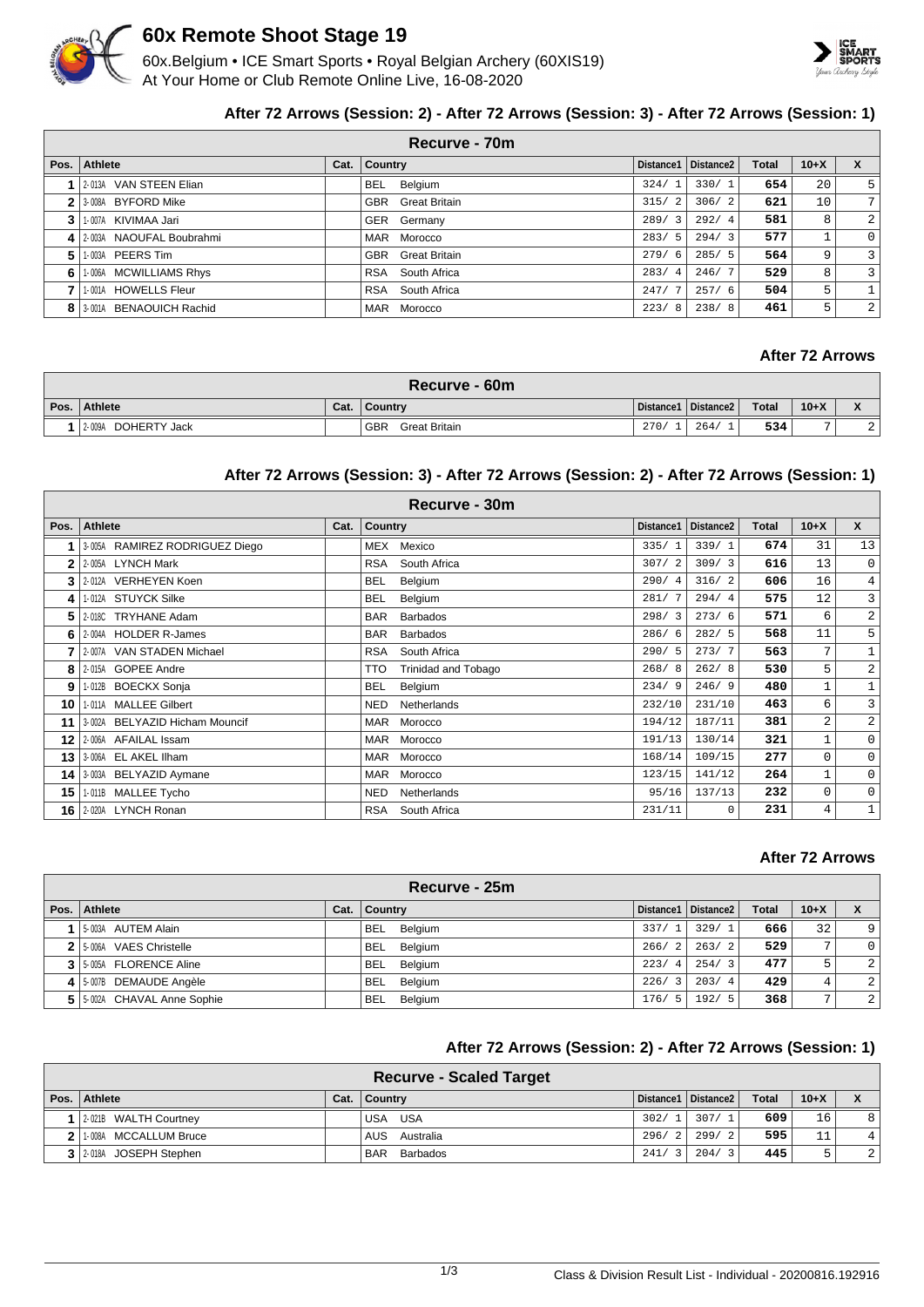

# **60x Remote Shoot Stage 19**

60x.Belgium • ICE Smart Sports • Royal Belgian Archery (60XIS19) At Your Home or Club Remote Online Live, 16-08-2020



#### **After 72 Arrows (Session: 3) - After 72 Arrows (Session: 1) - After 72 Arrows (Session: 2)**

|      | Compound - 50m           |      |                                   |                        |                       |              |        |    |  |  |
|------|--------------------------|------|-----------------------------------|------------------------|-----------------------|--------------|--------|----|--|--|
| Pos. | Athlete                  | Cat. | <b>Country</b>                    |                        | Distance1   Distance2 | <b>Total</b> | $10+X$ | X  |  |  |
|      | 3-009A ALLAERT Nick      |      | Belgium<br><b>BEL</b>             | 347/1                  | 345/1                 | 692          | 48     | 23 |  |  |
|      | 1-009C SETIAWAN Deni Eko |      | Indonesia<br><b>INA</b>           | 338/2                  | 337/2                 | 675          | 35     | 18 |  |  |
|      | 3 2-019A HALL Robert     |      | <b>GBR</b> Great Britain          | 337/3                  | 336/3                 | 673          | 331    | 15 |  |  |
|      | 4 2016A CUNNINGHAM Rogan |      | Ireland<br>IRL                    | 331/<br>$\overline{4}$ | 328/4                 | 659          | 26     | 11 |  |  |
|      | 5 2014 FRANCIS Sherwin   |      | <b>Trinidad and Tobago</b><br>TTO | 317/5                  | 322/5                 | 639          | 24     | 12 |  |  |
|      | 6 1.009B SULARSA Widya   |      | <b>INA</b><br>Indonesia           | 274/6                  | 265/6                 | 539          | 5      |    |  |  |

### **After 72 Arrows (Session: 1) - After 72 Arrows (Session: 3) - After 72 Arrows (Session: 2)**

|      | Compound - 30m              |      |                         |           |                       |              |                 |                  |  |  |  |  |
|------|-----------------------------|------|-------------------------|-----------|-----------------------|--------------|-----------------|------------------|--|--|--|--|
| Pos. | Athlete                     | Cat. | <b>Country</b>          | Distance1 | Distance <sub>2</sub> | <b>Total</b> | $10+X$          | $\mathsf{x}$     |  |  |  |  |
|      | 1-002A MEBIS Stijn          |      | Belgium<br><b>BEL</b>   | 351/1     | 353/1                 | 704          | 57              | 26               |  |  |  |  |
| 2    | 3-004A PHOENIX Anthony      |      | Barbados<br><b>BAR</b>  | 332/3     | 342/3                 | 674          | 37 <sub>1</sub> | 9                |  |  |  |  |
| 3    | 1-005A IRVINE Russ          |      | <b>AUS</b><br>Australia | 345/2     | 326/4                 | 671          | 38              | 17 <sup>1</sup>  |  |  |  |  |
|      | 4 2-017B PHOENIX Anthony    |      | <b>BAR</b> Barbados     | 327/5     | 343/2                 | 670          | 42              | 14               |  |  |  |  |
| 5.   | 2-017D GALL Roger           |      | <b>BAR</b><br>Barbados  | 329/4     | 325/5                 | 654          | 22              | 9 <sup>°</sup>   |  |  |  |  |
| 6.   | 2-002A VAN DAMME Kelly      |      | <b>BEL</b><br>Belgium   | 326/6     | 319/6                 | 645          | 25              | $6 \overline{6}$ |  |  |  |  |
|      | 2-010A HUNTE Gregory        |      | <b>BAR</b><br>Barbados  | 320/8     | 312/7                 | 632          | 16 <sub>1</sub> | 4 <sup>1</sup>   |  |  |  |  |
| 8    | 2-008A SCHROEDERS Ronald    |      | BEL.<br>Belgium         | 322/7     | 304/8                 | 626          | 20              | 5 <sup>1</sup>   |  |  |  |  |
|      | 9 2-017A ANNEL John         |      | <b>BAR</b><br>Barbados  | 302/9     | 292/10                | 594          | 14              | 7 <sup>1</sup>   |  |  |  |  |
|      | 10   2-018B JOSEPH Cherisse |      | Barbados<br><b>BAR</b>  | 296/10    | 297/9                 | 593          | 13              | 4 <sup>1</sup>   |  |  |  |  |

## **After 72 Arrows**

| Compound - 25m                |      |                       |       |                       |              |        |                |  |  |
|-------------------------------|------|-----------------------|-------|-----------------------|--------------|--------|----------------|--|--|
| Pos.   Athlete                | Cat. | Country               |       | Distance1   Distance2 | <b>Total</b> | $10+X$ |                |  |  |
| 5-007A WATTIEZ Anthony        |      | <b>BEL</b><br>Belgium | 350/1 | 348/2                 | 698          | 50     | 20             |  |  |
| $2$ 5-004A WATTIEZ Eddy       |      | BEL Belgium           | 347/2 | 350/1                 | 697          | 50     | 20             |  |  |
| 3 5-001A SAKTHIVEL Nikhil Raj |      | <b>IND</b><br>India   | 340/3 | 333/                  | 673          | 35     | $\overline{9}$ |  |  |

#### **After 72 Arrows**

| <b>Compound - Scaled Target</b> |      |                         |      |                       |       |                 |  |  |  |  |
|---------------------------------|------|-------------------------|------|-----------------------|-------|-----------------|--|--|--|--|
| Pos. Athlete                    | Cat. | Country                 |      | Distance1   Distance2 | Total | $10+X$          |  |  |  |  |
| 12-011A IRVINE Russ             |      | <b>AUS</b><br>Australia | 322/ | 332/                  | 654   | $\sqrt{7}$<br>4 |  |  |  |  |

#### **After 72 Arrows**

|      | Compound - Para        |      |                   |      |                       |              |        |             |  |  |
|------|------------------------|------|-------------------|------|-----------------------|--------------|--------|-------------|--|--|
| Pos. | Athlete                | Cat. | <b>Country</b>    |      | Distance1   Distance2 | <b>Total</b> | $10+X$ |             |  |  |
|      | WALTH Janice<br>2-021A |      | <b>USA</b><br>USA | 258/ | $\sim$<br>214/        | 472          |        | $\sim$<br>▵ |  |  |

#### **After 72 Arrows**

| <b>Barebow - 50m</b>         |      |                         |             |                       |              |        |        |  |  |
|------------------------------|------|-------------------------|-------------|-----------------------|--------------|--------|--------|--|--|
| Pos.   Athlete               | Cat. | <b>Country</b>          |             | Distance1   Distance2 | <b>Total</b> | $10+X$ |        |  |  |
| 1-009A PRIYANTORO Aditya     |      | <b>INA</b><br>Indonesia | 309/        | 316/                  | 625          | 13     | $\sim$ |  |  |
| 2 1:009D RAJA IHSAN Muhammad |      | <b>INA</b><br>Indonesia | 186/<br>-21 | 208/2                 | 394          |        |        |  |  |

#### **After 72 Arrows**

|      | <b>Barebow - 30m</b>       |      |                           |       |                       |              |          |         |  |  |
|------|----------------------------|------|---------------------------|-------|-----------------------|--------------|----------|---------|--|--|
| Pos. | <b>Athlete</b>             | Cat. | <b>Country</b>            |       | Distance1   Distance2 | <b>Total</b> | $10 + X$ |         |  |  |
|      | 1-013B VISSER Gudrun       |      | <b>NED</b><br>Netherlands | 210/  | 195/1                 | 405          | 4        | $\circ$ |  |  |
|      | 2 1 1 014A WESSELIUS Vonda |      | Netherlands<br><b>NED</b> | 149/3 | 169/2                 | 318          |          |         |  |  |
|      | VISSER Berend<br>1-013A    |      | Netherlands<br><b>NED</b> | 136/5 | 138/3                 | 274          |          | $\circ$ |  |  |